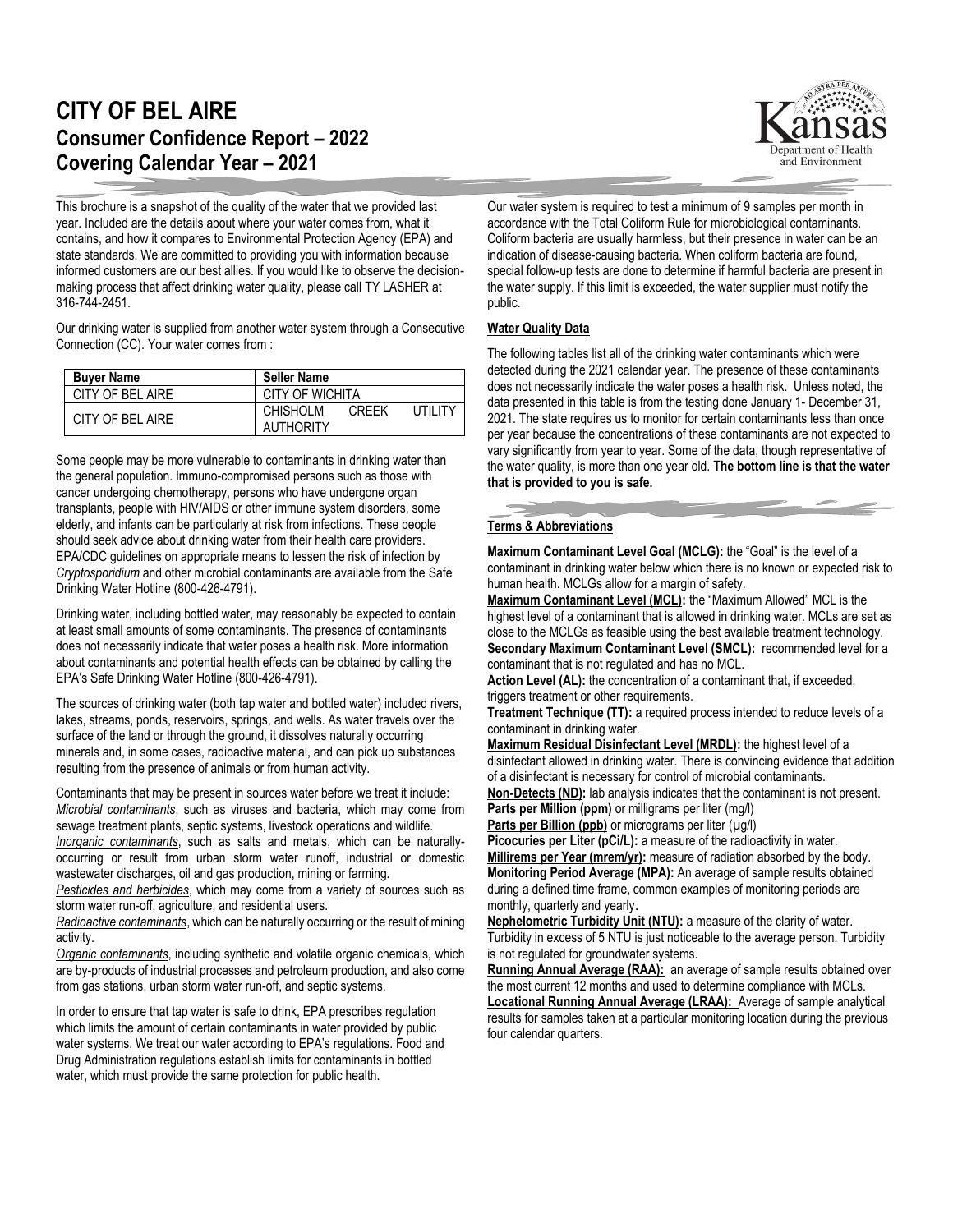## **Testing Results for: CITY OF BEL AIRE**

| <b>Disinfection Byproducts</b> |                                       | <b>Monitoring</b><br>Period | <b>Highest</b><br>RAA |                                       |                     | Range<br>(low/high) | Unit | <b>MCL</b> | <b>MCLG</b>                     | <b>Typical Source</b>                     |  |
|--------------------------------|---------------------------------------|-----------------------------|-----------------------|---------------------------------------|---------------------|---------------------|------|------------|---------------------------------|-------------------------------------------|--|
|                                | TOTAL HALOACETIC ACIDS (HAA5)<br>2021 |                             |                       |                                       |                     |                     | ppb  | 60         |                                 | By-product of drinking water disinfection |  |
| <b>TTHM</b>                    |                                       | 2021                        |                       | 22                                    |                     | $22 - 24$           | ppb  | 80         |                                 | By-product of drinking water chlorination |  |
| <b>Lead and Copper</b>         |                                       | <b>Monitoring</b><br>Period |                       | 90 <sup>th</sup><br><b>Percentile</b> | Range<br>(low/high) |                     | Unit | AL         | <b>Sites</b><br>Over AL         | <b>Typical Source</b>                     |  |
| COPPER, FREE                   | 2019 - 2021                           |                             |                       | $0.013 - 0.74$<br>0.42                |                     |                     | ppm  | ∣.3        |                                 | Corrosion of household plumbing           |  |
| LEAD                           |                                       | 2019 - 2021<br>6.1          |                       | $0 - 12$                              |                     | ppb                 | 15   |            | Corrosion of household plumbing |                                           |  |

If present, elevated levels of lead can cause serious health problems, especially for pregnant women and young children. Lead in drinking water is primarily from materials and components associated with service lines and home plumbing. Your water system is responsible for providing high quality drinking water, but cannot control the variety of materials used in plumbing components. When your water has been sitting for several hours, you can minimize the potential for lead exposure by flushing your tap for 30 seconds to 2 minutes before using water for drinking or cooking. If you are concerned about lead in your water, you may wish to have your water tested. Information on lead in drinking water, testing methods, and steps you can take to minimize exposure is available from the Safe Drinking Water Hotline or at [http://www.epa.gov/safewater/lead.](http://www.epa.gov/safewater/lead)

| chlorine/Chloramines<br><b>Maximum</b><br><b>Disinfection Level</b> | <b>MPA</b> | MP,<br><b>Units</b> | <b>RAA</b> | RAA<br>Units |  |
|---------------------------------------------------------------------|------------|---------------------|------------|--------------|--|
| 2021<br>2001<br>ZUZ                                                 | 3.2000     | Mg/L                | v.v        | MG/L         |  |

During the 2021 calendar year, we had the below noted violation(s) of drinking water regulations.

| Compliance<br>Verioc                                 | ∴nalytr∶                           | .<br><b>Jomments</b> |
|------------------------------------------------------|------------------------------------|----------------------|
| , ir<br>Violations<br>the<br>Nc.<br>wcurred in<br>∾¤ | .2021<br>lendar<br>Voor<br>еа<br>u |                      |

There are no additional required health effects notices.

There are no additional required health effects violation notices.

Some or all of our drinking water is supplied from another water system. The table below lists all of the drinking water contaminants, which were detected during the 2021 calendar year from the water systems that we purchase drinking water from.

| Regulated<br><b>Contaminants</b> | <b>Collection</b><br><b>Date</b> | <b>Water System</b>                           | Highest<br>Value | Range<br>(low/high) | <b>Unit</b> | <b>MCL</b>     | <b>MCLG</b> | <b>Typical Source</b>                                                           |  |
|----------------------------------|----------------------------------|-----------------------------------------------|------------------|---------------------|-------------|----------------|-------------|---------------------------------------------------------------------------------|--|
| ARSENIC                          | 4/20/2021                        | CHISHOLM CREEK<br>UTILITY<br><b>AUTHORITY</b> | 1.6              | 1.6                 | ppb         | 10             | 0           | Erosion of natural deposits                                                     |  |
| <b>ATRAZINE</b>                  | 5/4/2021                         | CHISHOLM CREEK UTILITY<br><b>AUTHORITY</b>    | 0.55             | $0.33 - 0.55$       | ppb         | 3              | 3           | Runoff from herbicide used on<br>row crops                                      |  |
| <b>BARIUM</b>                    | 5/10/2021                        | <b>CITY OF WICHITA</b>                        | 0.064            | 0.064               | ppm         | $\overline{2}$ | $\Omega$    | metal<br>from<br>Discharge<br>refineries                                        |  |
| <b>CHROMIUM</b>                  | 4/20/2021                        | CHISHOLM CREEK UTILITY<br><b>AUTHORITY</b>    | 3.3              | 3.3                 | ppb         | 100            | 100         | Discharge from steel and pulp<br>mills                                          |  |
| <b>FLUORIDE</b>                  | 5/10/2021                        | <b>CITY OF WICHITA</b>                        | 0.29             | 0.29                | ppm         | 4              | 4           | Water<br>Natural<br>deposits:<br>additive<br>which<br>promotes<br>strong teeth. |  |
| <b>NITRATE</b>                   | 4/20/2021                        | CHISHOLM CREEK UTILITY<br><b>AUTHORITY</b>    | 1.6              | $1 - 1.6$           | ppm         | 10             | 10          | Runoff from fertilizer use                                                      |  |
| <b>SELENIUM</b>                  | 4/20/2021                        | CHISHOLM CREEK UTILITY<br><b>AUTHORITY</b>    | 6.5              | 6.5                 | ppb         | 50             | 50          | Erosion of natural deposits                                                     |  |